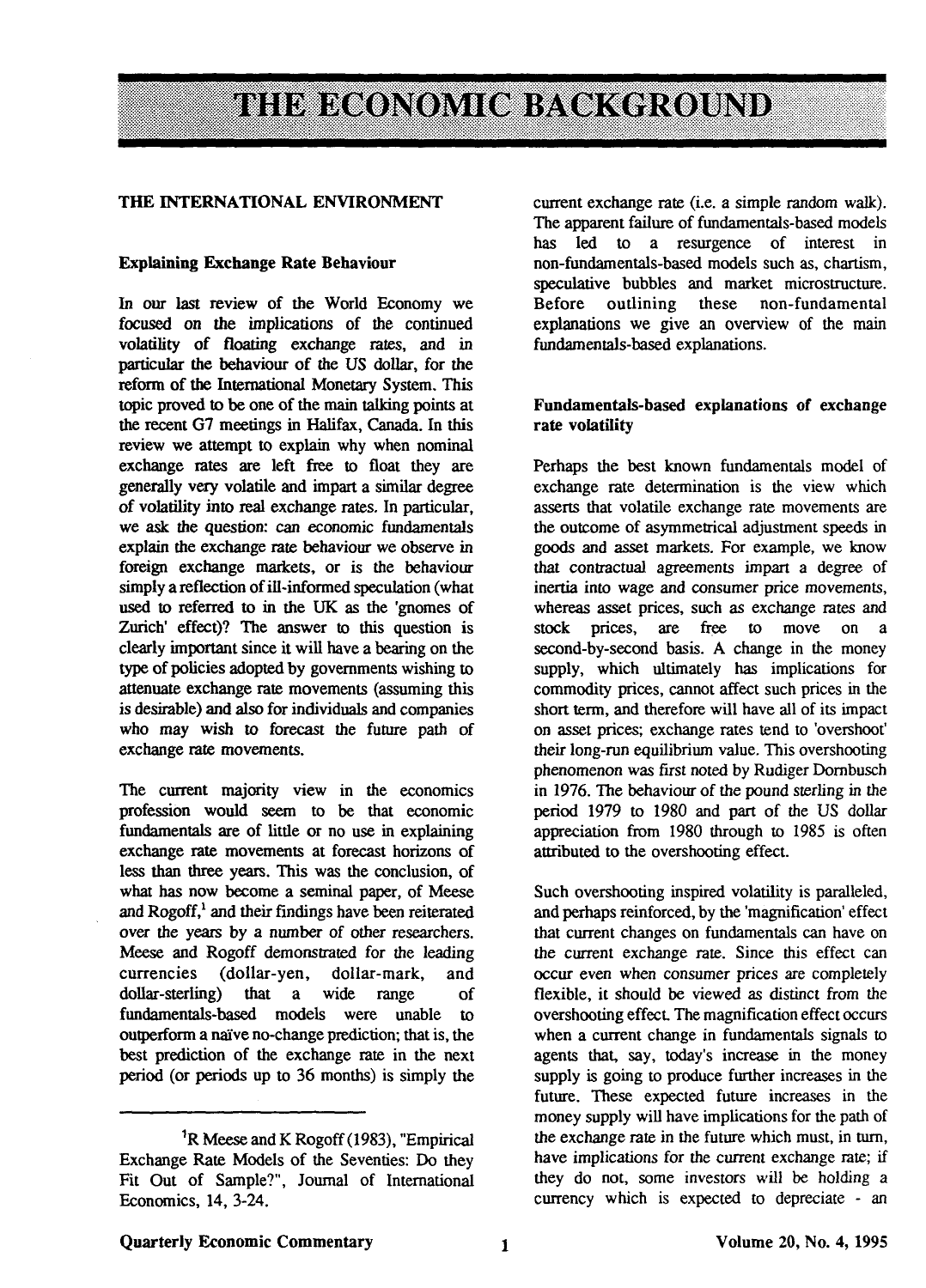extremely unattractive option. Of course, if the money supply is not expected to change in the future, the current exchange rate will not bear a magnified relationship to the current money supply. The magnification story can be applied, with suitable modification, to a whole range of different fundamentals such as fiscal deficits and the current account position.

The other fundamentals-based stories (which are usually given less emphasis in the academic literature) are: portfolio effects which stem from the imperfect substitutability of different countries government debt - asymmetries within asset markets, as opposed to between goods and asset markets, can also produce an overshooting result; the ability of speculators and multinational companies to substitute between currencies, something which has been greatly facilitated by the liberalisation of financial markets, can also impart excess volatility into currencies.

One feature of the above fundamentals-based stories is that although they offer explanations of excessive exchange rate volatility, they are nevertheless consistent with foreign exchange market operators who are rational and well-informed. However, the magnitude of exchange rate volatility that has been observed for many currencies during the recent float, and the apparently dismal performance of the fundamentals-based models, has led many to interpret the volatility as the outcome of ill-informed and irrational behaviour.

# **Non Fundamentals-based explanations of exchange rate volatility**

One of the best known non-fundamental explanations for exchange rate behaviour is that of a speculative bubble. This concept has a long history in both the economics and psychology literatures, and has been used to explain the so-called tulipmania in Holland in the seventeenth century and also the behaviour of the shares of the South Sea company in the eighteenth century - the so called South Sea bubble. Put simply, a speculative bubble is a factor which is important for the determination of an asset price because everyone involved in trading the asset believes it to be important It may be the existence of sunspots or the weather pattern in Indonesia. Just as long as agents en masse believe it to be important then it will be important. However, the empirical work that has been conducted on speculative bubbles suggests that although they do indeed exist, and may be used, for example, to explain particularly long swings in exchange rates (such as the massive appreciation of the US dollar in the early 1980s) they are not sufficient to explain the general behaviour of exchange rates that we observe on a day-to-day basis.

Technical analysis is a second non-fundamental explanation for the behaviour of exchange rates. The best known element of this approach is chartism which, as the title suggests, relies on plotting trends in exchange rates calculated in a variety of ways such as moving averages methods. It may be argued that since asset prices should have all relevant information discounted into them, chartist techniques are a perfectly rational way of forecasting currencies (that is, an investor need only concern herself with the behaviour of the price and not a complex array of fundamentals). However, the problem is that often there are fashions and fads regarding key technical indicators and these fads, unrelated to fundamentals, tend to dominate the behaviour of exchange rates. For example, it may become fashionable to believe that once a currency breaks through a particular resistance level it will appreciate (or depreciate depending on the resistance point) dramatically; yet this appreciation bears no relationship to market fundamentals.

Perhaps the currently most fashionable non-fundamentals explanation of exchange rate behaviour is market microstructure. This view has become especially popular of late in the academic literature because of the seeming failure of economists to explain the fact that on each trading day there is a total of approximately \$1 trillion of foreign exchange dealings on the global foreign exchange market. In essence, the market microstructure view posits that the key explanation for this volume is the interaction of foreign exchange dealers. The factor which evidently generates this interaction is the heterogeneity of expectations amongst dealers. In order to understand the high gross and net volumes we observe in exchange markets we therefore have to understand the causes of this heterogeneity. Is it due to idiosyncratic interpretations of common information or does it, rather, reflect the existence of important informational asymmetries between dealers.<sup>2</sup>

<sup>2</sup>Answers to these types of question are contained in R MacDonald and I W Marsh (1985), "Foreign Exchange Market Forecasters are Heterogeneous: Confirmation and Consequences", mimeo, University of Strathclyde.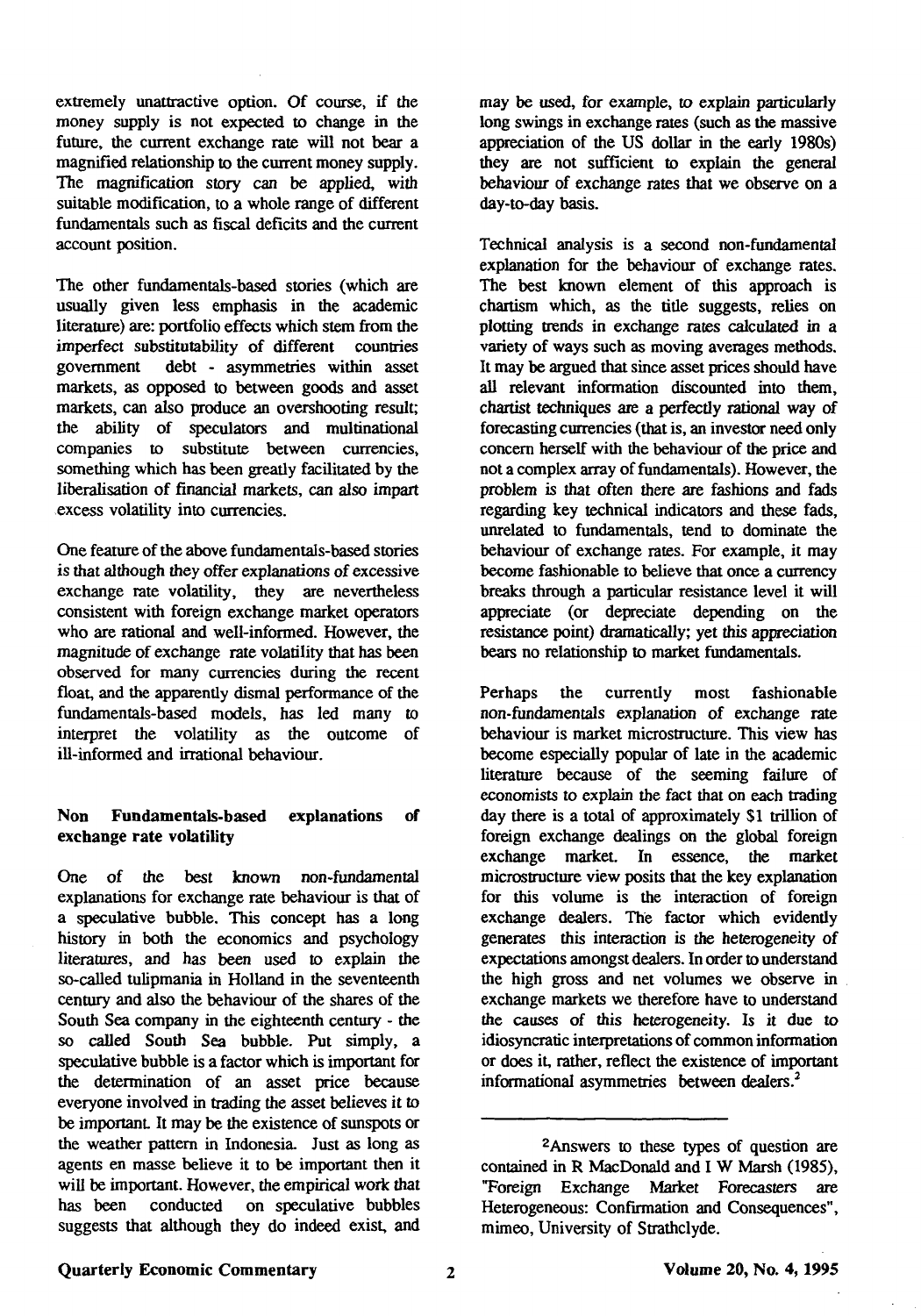## **Concluding Comments**

How then do we answer the question posed at the beginning of this article? First, we believe that there are good fundamentals-based stories to explain exchange rate volatility, particularly those which take as their starting point the exchange rate as a forward looking asset price. Although there is, as we have noted, pessimism amongst the profession as to the usefulness of these models in forecasting exchange rates, recent work we have been involved in does in fact suggest that fundamentals can be used to explain exchange rate behaviour down to forecast horizons as short as three months.<sup>3</sup> Explaining exchange rates at horizons of less than three months seems to be the current challenge for exchange rate researchers. Without doubt the key to understanding the behaviour of exchange rates at these kinds of horizons is the interaction of foreign exchange dealers as suggested by the market microstructure literature. An amalgamation of a market microstructure approach, which captures the short term behaviour of exchange rates, with a fundamentals-based approach, which captures the longer term behaviour, should greatly assist those who need to forecast currencies and also the policy maker concerned about the causes and consequences of exchange rate volatility.

### **UK MACROECONOMIC TRENDS**

In the first quarter of 1995, the provisional estimate of **GDP at market prices** - 'money' GDP - rose by 0.9%. After allowing for inflation and adjusting for factor costs, GDP grew by 0.7% during the quarter, compared with the 0.8% increase recorded in the fourth quarter of 1994. Over the year to the first quarter, **'real' GDP** is estimated to have risen by 3.7%. When oil and gas extraction are excluded 'real' GDP is estimated to have risen by 0.6% in the fourth quarter and by 3.5% over the same period a year ago.

**Output of the production industries** in the first

quarter is provisionally estimated to have risen by 0.1%, with output rising by 4.2% compared with the same period a year ago. Within production, **manufacturing** experienced a *decrease* in output of 0.1%, output of the other energy and water supply industries fell by 1.8%, and production of oil and gas rose by 3.1%. Manufacturing output in the first quarter was 3.4% above the same period a year ago. The output of the service sector is provisionally estimated to have risen by 0.9% in the first quarter and by 3.7% over the first quarter 1995.



The CSO's coincident cyclical indicator for April 1995, which attempts to show current turning points around the long-term trend, continued to rise. The index has been steadily rising since July 1992, suggesting an upturn in the spring/summer of that year. The **shorter** leading index, which attempts to indicate turning points about six months in advance, fell in April 1994 and has been generally falling since October 1994. The longer leading index, which purports to indicate turning points about one year in advance, fell again in April continuing the decline since June of last year.

In the first quarter of 1995, real consumers' expenditure fell by 0.1% after rising in successive quarters in 1994. Spending during the first quarter rose by 1.3% on the same period a year earlier.

The provisional official retail sales volume figures seasonally adjusted for May 1995, were 0.2% above the April figure. Over die year to May, the volume of sales rose by 1.1%. Taking the three months to May, the volume of retail sales rose by 0.2% and by 1.3% over the same period a year earlier.

# Quarterly Economic Commentary **2008** 3 Volume 20, No. 4, 1995

<sup>&</sup>lt;sup>3</sup>See, for example, R MacDonald and M P Taylor (1993), "The Monetary Approach to the Exchange Rate: Rational Expectations, Long-Run Equilibrium, and Forecasting", Staff Papers of the International Monetary Fund, 40, 89-107, and R MacDonald and I W Marsh (1995), "On Casselian PPP, Cointegration and Exchange Rate Forecasting", mimeo, University of Strathclyde.

The underlying determinants of consumers' spending appear broadly unchanged. There appear to be no consumer credit figures after the December data discussed in the March Commentary. The saving ratio fell in the fourth quarter 1994 to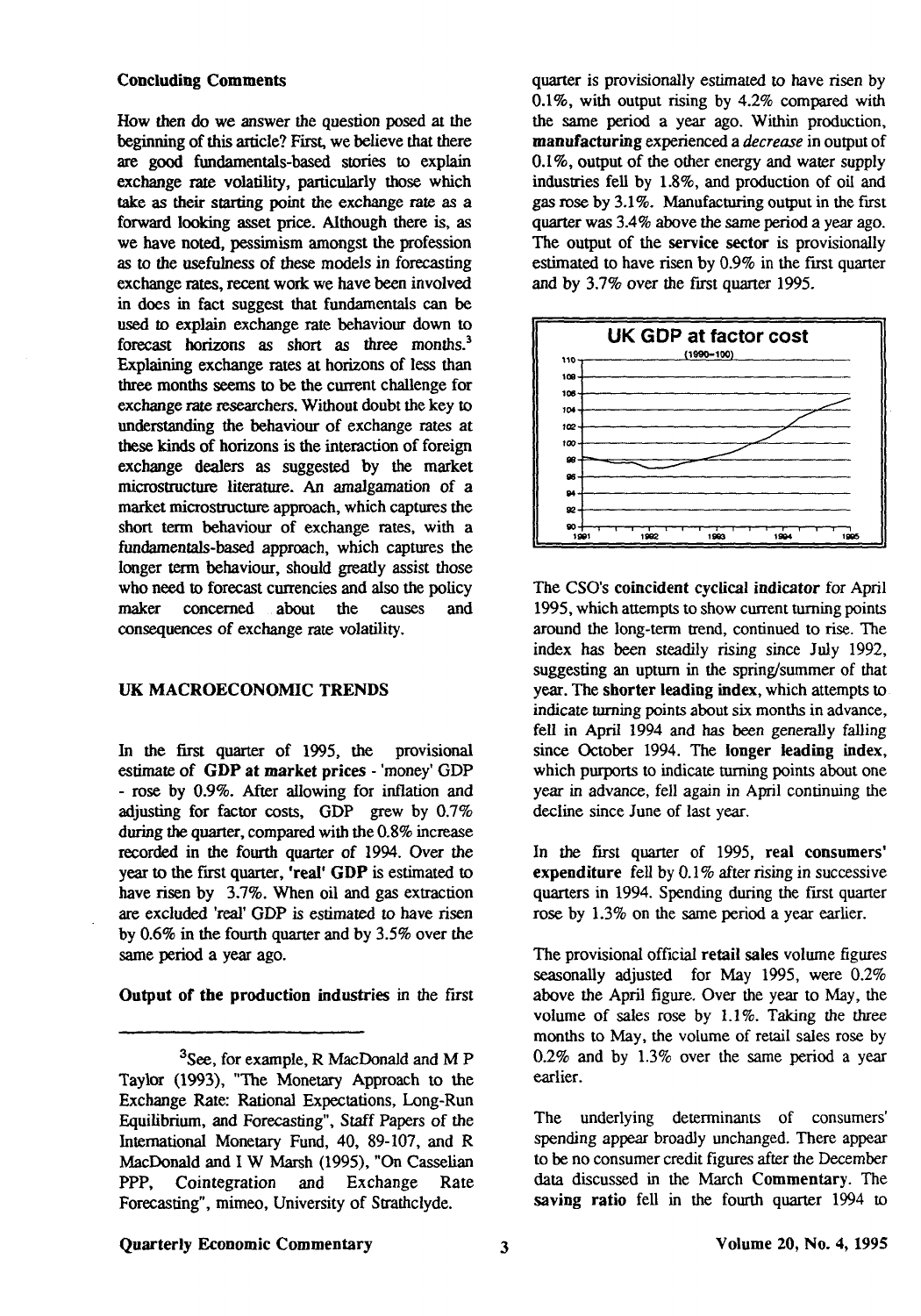10.3% from 10.6% in the third quarter. The underlying increase in **average weekly earnings** in the year to April 1995 is provisionally estimated to have been 3.5%, unchanged from March and February, and down from the 3.75% recorded consecutively in the 8 preceding months. **Real personal disposable income** is estimated to have risen by 0.5% in the fourth quarter 1994 to a level 1.% higher than in the same period in 1993.



**General government final consumption** rose by 0.6% in the first quarter 1995. Government consumption in the first quarter was 1.6% higher than in the corresponding quarter of 1994.

**Real gross fixed investment** or Gross domestic fixed capital formation rose by 1.8% in the first quarter to a level 2.4% higher than in the first quarter 1994.

Turning to the **balance** of **payments,** the **current account** for the fourth quarter 1994 was, after seasonal adjustment, in *surplus* to the tune of £0.6bn, compared to revised estimates of a surplus of £1.4bn in the third quarter and *deficits* of £0.7bn, and £1.4bn in the second and first quarters, respectively. The surplus on **invisible trade** stood at £3.6bn, an increase over the £3.2bn recorded in the third quarter, the £1.7bn surplus in the second quarter, and the £l.9bn surplus in the first quarter. On **visible trade,** the fourth quarter deficit stood at £2.9bn compared with £l.8bn in the third quarter, £2.4bn in die second quarter and £3.3bn in the first quarter. The surplus on the **oil account** rose from £952m in the third quarter to £1068m in the fourth quarter.

## **UK LABOUR MARKET**

#### **Employment and Unemployment**

UK claimant unemployment fell by 48,900 in the

quarter to May 1995. Total unemployment is now 2,317,800, giving an overall unemployment rate of 8.3%, with a male and female rate of 11.2% and 4.5% respectively. UK unemployment has now been falling for 21 months in succession. However, the rate of decline in the first five months of 1995 is lower than was registered in the last quarter of 1994, and the fall in May was only 10,000. The reduction in unemployment has been accompanied by rather erratic movements in the number of unfilled vacancies which actually declined in the month of May, though they did increased by 3.7%<br>in the quarter to May. The figure for total UK The figure for total UK employment in March 1995 is 25,586,000, a reduction of  $14,000$   $(0.1\%)$  in the quarter from December 1994, though an increase of 75,000 (03%) in the six months from September. UK employment in manufacturing showed an increase of 0.4% in the three months to March however in all other sectors of the economy employment fell. Also the more up to date figures for British manufacturing employment show a 0.2% fall in April. While the strong employment performance in the second half of 1994 seemed to indicate a clear recovery in the UK labour market, the latest employment and unemployment figures cast doubt on this.

### **Earnings and Productivity**

In April, overall underlying annual wage inflation stood at 3.5%. For the last two years the annual wage inflation figure has remained very stable, lying within die 3-4% band. There continues to be a large differential between the manufacturing and service sectors wage increases. In the quarter to April 1995 the underlying year-on-year increase in wages in services was 2.75%, whilst the same figure for manufacturing was 5%. The rate of growth of labour productivity in the whole economy continues to be high. In the fourth quarter of 1994 productivity was 3.5% up on the level for the same quarter of 1993. However, whilst productivity growth in manufacturing was particularly marked in 1994, the figures for the first quarter of 1995 show a fall in productivity for that quarter, although it is still 3.3% higher than for the first quarter of 1994. The result is that manufacturing experienced an increase in unit labour costs, compared to the previous year, and in April was 2.4% higher than for the same month in 1994. For die whole economy, the most up to date figures are for the fourth quarter of 1994 where unit labour costs showed a very slight decline from dieir value of the previous year.

**Quarterly Economic Commentary Volume 20, No. 4,1995**